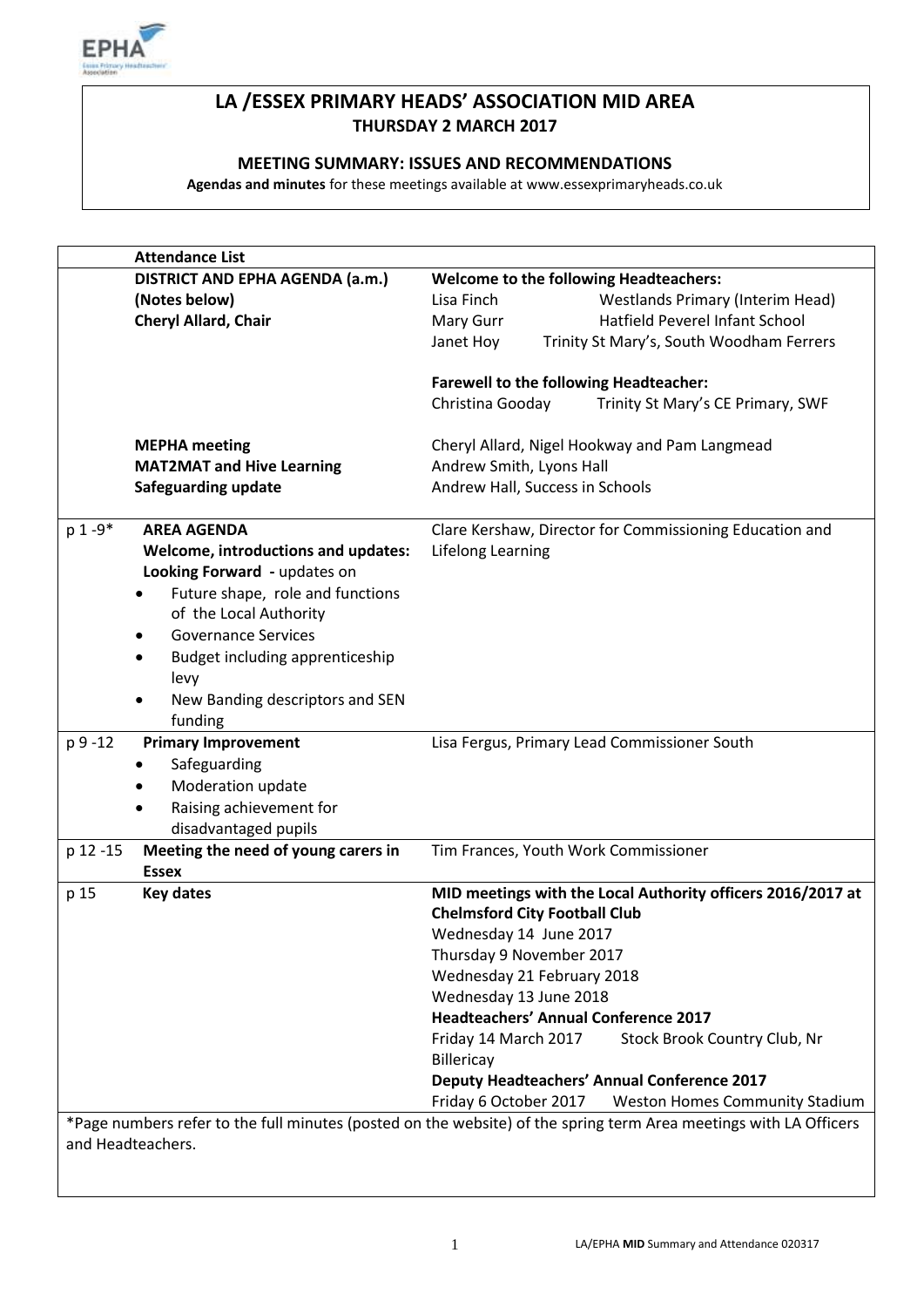

# **LA /ESSEX PRIMARY HEADS' ASSOCIATION MID AREA AREA MEETING THURSDAY 2 MARCH 2017 ATTENDANCE**

#### **Present**

Tracy Ahern Mildmay Juniors | Karen Harrison John Ray Juniors Amanda Buckland-Garnett Geraldine Denham-Hale **In Attendance Apologies** Pam Langmead Nigel Hookway Andrew Hall Success in Schools G Bowyer Woodville Primary **LA Officers** Clare Kershaw Director of Education Carol Farrer SE Commissioner Steve Mellors SE Commissioner

Cheryl Allard Caklands Infants Contained Helen Hutchings Highwood Primary Dawn Baker Lawford Mead Primary Ceri Jones Chipping Hill Primary Deborah Bailey John Bunyan Primary Ann Kelliher Holy Family Primary, Witham Lisa Battersby Larkrise Primary Vicky Kendall Roxwell CE Primary Ruth Baugh **White Notley CE Primary** Sarah Manning Galleywood Infants Ian Bowyer Boreham Primary Liz Maycock Little Waltham CE Primary Sally Brisley **Sally Brisley** Woodcroft Nursery **Ross McTaggart** Barnes Farm Juniors Linda Buchanan Belchamp St Paul's CE Primary | Claire Mills Chancellor Park Primary Collingwood Primary **Kate Mills** John Ray Infants

Alex Burden Great Waltham CE Primary Joanne Morgan Gosfield Primary Dida Burrell Maldon Primary Nicola Morgan-Soane Trinity Road Primary Helen Castell **Mary Nicholls** Stanley Drapkin Primary Alison Cole St Peter's Primary, Coggeshall Sully Niven Baddow Hall Juniors Anna Conley The Howbridge Infants Maire O'Regan Margaretting CE Primary Sarah Cottee **Ford End CE Primary Ford End CE Primary Ford End CE Primary Jacquelyn Pick** Springfield Primary Debbie Crabb Bocking Church Street Primary Rachael Plunkett Priory Primary, Bicknacre Dawn Dack **Wentworth Primary Communist Amanda Reid** Perryfields Infants Amanda Daines The Tyrrells School Maria Rumsey St Michael's CE Juniors Jona Davies St John's CE Primary, Danbury Claire Russell Notley Green Primary Diane Deans **White Court Primary Colle Engaine CE Primary** Julie Sarti Colne Engaine CE Primary St Mary's CE Primary, Burnham | Lesley Schlanker

Sue Dodd **Woodham Walter CE Primary** Heather Shelley Broomfield Primary Sarah Donnelly Richard de Clare Primary Caroline Shingleton Wethersfield CE Primary Fiona Dorey **Great Bradfords Juniors** Pam Smart Terling CE Primary Lisa Feldman Finchingfield CE Primary Marie Staley Moulsham Juniors Moulsham Juniors Wendy Figueira St Peter's CE Primary State Stock Burnham-on-Crouch Primary Relly Stock Burnham-on-Crouch Primary Lisa Finch **Example 20 Westlands Primary** Paul Sully Beehive Lane Primary Debbie Gayler Kings Road Primary Sarah Vass Great Totham Primary Sarah Ginzler-Mayer St Joseph's Catholic Primary Sean Wade Howbridge CE Juniors Kim Hall St Margaret's CE Primary **Linda Wiskin** The Cathedral School

> Professional Officer EPHA Executive Director

Alison Fiala Lead Strategic Commissioner West Chris Webster SE Commissioner Tim Frances Young Carers

Helen Shaw

Lois Ashforth Cold Norton Primary Vicky Jackson St Francis Catholic Primary, Braintree

Doretta Cowie Feering CE Primary Robert Pike St Nicholas CE Primary, Tillingham Baddow Hall Infants Elmwood Primary Carol Gooding **Danbury Park Primary Carol And America** Melanie Vine Earls Colne Primary & Nursery Mary Gurr **Hatfield Peverel Infants** Greg Waters The Bishops CE and Catholic Primary

Jane Hasler Perryfields Juniors

Note: If your attendance or apologies have not been noted please contact the EPHA Professional Officer at [pam@langmead.me.uk](mailto:pam@langmead.me.uk) for amendment.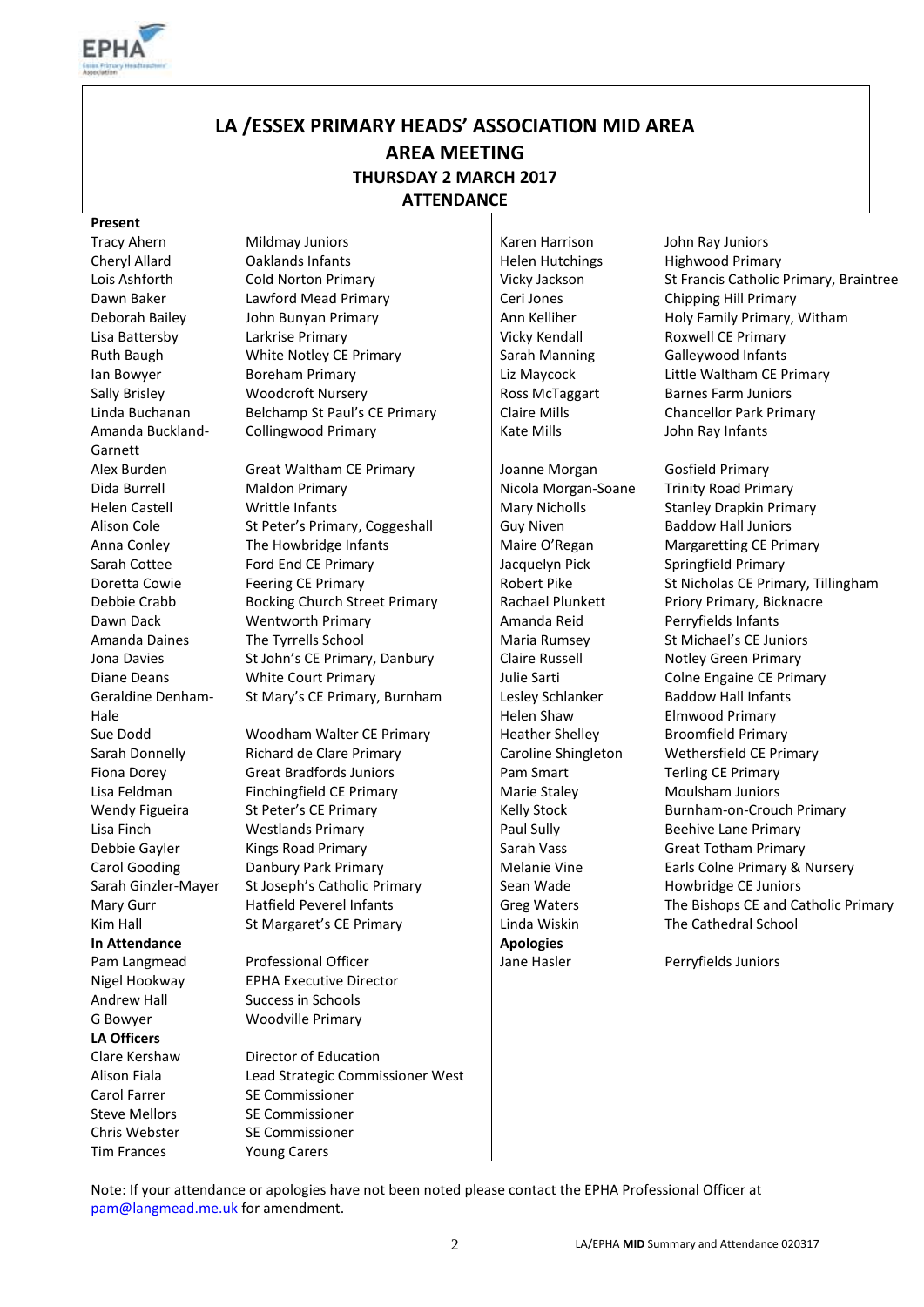

## **MID EPHA MEETING MINUTES 2 March 2017**

#### **1. WELCOME AND INTRODUCTIONS**

Cheryl Allard, Chair of MEPHA, welcomed headteachers to the district and area meeting.

## **a) Welcome to the following Headteachers, new in post in Mid schools:**

| Lisa Finch | <b>Westlands Primary (Interim Head)</b>  |
|------------|------------------------------------------|
| Mary Gurr  | Hatfield Peverel Infant School           |
| Janet Hoy  | Trinity St Mary's, South Woodham Ferrers |

## **Farewell to the following Headteacher:**

Christina Gooday Trinity St Mary's CE Primary, South Woodham Ferrers

## **b) Election of Vice-Chair for Mid**

Cheryl noted that Ceri Jones has resigned as Vice-Chair of Mid, due to his increasing commitments, particularly with EnPro. She thanked Ceri for the work that he has done for Mid and on the EPHA Executive.

She noted that she has received one nomination for the positon, from Nicola Morgan-Soane (Trinity Road Primary) and invited other nominations. None were forthcoming, so Nicola was duly elected as Vice-Chair of Mid with immediate effect.

## **c) Cost and impact of admissions appeals**

Cheryl noted that a number of headteachers had expressed concerns about the rise in the number of admissions appeals that they were having to carry out, and the huge cost and time that this takes, impacting on the school budget and capacity. This particular impacts academies and foundation schools, and it was noted that many of the appeals by parents have little or no chance of success, but the school has to go through the process regardless. It was **AGREED** that it would be helpful if the ECC Planning and Admissions department could produce a leaflet for parents explaining the process, the impact on schools and including a question about "How likely is my appeal to succeed?", to try to deter some parents from making an appeal if they have no chance of success.

## **d) Executive Director report**

Nigel Hookway, the EPHA Executive Director, reported the following activity since the last meeting:

### *Letter to MPs - Funding*

*I wanted to remind Heads that it is really important that we try to engage MPs as much as possible and the 'Fund the 8%' campaign is central to this along with our colleagues in ASHE. We met with the 7 MPs just before half-term in London and generally it was a positive meeting with them leaving under the impression that Essex Primary Headteachers are really struggling with funding challenges even before the National Funding formula comes in.*

*MAT2MAT – EPHA AND ASHE have been asked to sit on this group to support the development of Heads and their understanding of the CEO role. Andrew Smith (Head of Lyons Hall and CEO of a small chain) had engaged with Tim Coulson and along with two other CEOs had applied for a grant of £70000 and had been successful. The grant is being used to facilitate training for CEOs and begin a support group using online software called 'Hive'. So far there have been three meetings and Andrew demonstrated at each area and he invited all Heads to join the group at no cost.*

*RSC and Regional Officers Meeting of Headteachers' Associations – I am meeting with Tim Coulson next week and Regional Officers raise issues with Tim that schools are finding challenging.*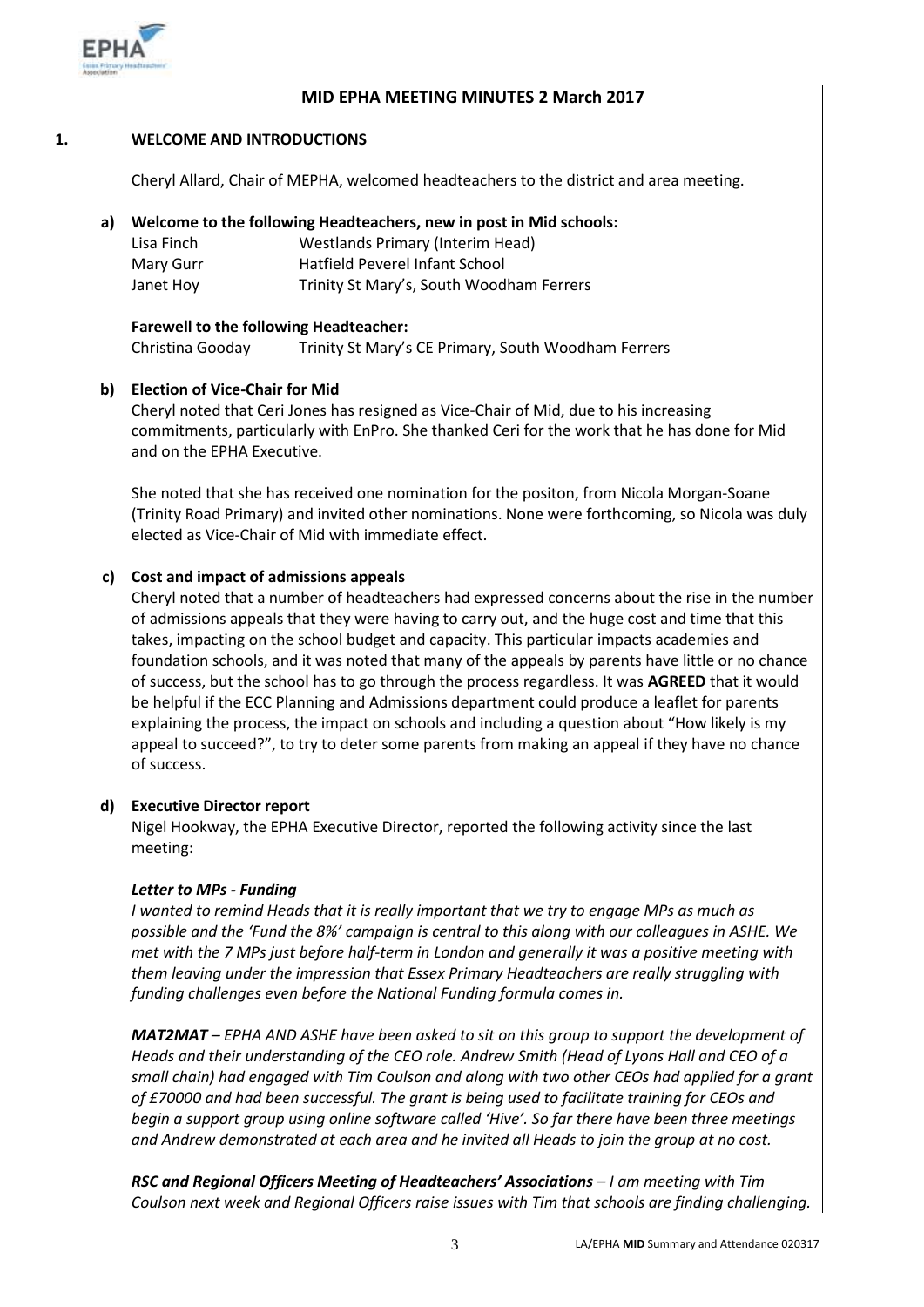

*Recruitment and Retention – I am sitting on a Task and Finish group looking at different solutions to this challenging problem. Graham Lancaster chairs this group and he reminded colleagues in Education Essex that there are opportunities to get support from ANZUK and SMART teachers who will source teachers from Australia and New Zealand for September. I am also raising the important issue of Retention with the group highlighting the good work carried out by a small group of schools in north Colchester led by Helen Dudley-Smith.*

## *EPHA Priorities 2017*

- *1) Headteacher well–being – Coaching for the Soul. Viv Grant has already spoken to Deputy Heads in October and will be at our annual conference in March. Viv will be running sessions in June as a support for Heads throughout the four areas.*
- *2) SEND – I am working with Pam to challenge the LA over MLD provision at KS 1, EHCPs and pre-school checks which seemed to have disappeared! I am now on the Western Area Children's Board, North East Children's Board and Southern Children's Board representing our views. Virgin Healthcare take over the running of the health contract to schools on April 1st and this could signal a huge change in the approach to support schools with health matters.*
- *3) Future of Primary Services – EPHA are working with the LA on how the future will look in a traded services environment. With the educational landscape changing and Local Authorities stepping back and School led Improvement taking over it is clear next year will be an important transition year. Most of school led support will come through Clusters and some services from Commissioners will be traded. It is important we are prepared for this big change as it would be easy to set adrift from other schools by the time September 2018 arrives!*

## *National Group*

*I am working with school leaders, Lords (Estelle Morris), MPs and Local Authority Leaders. I am meeting with this group in Birmingham for the second time. The guest speaker is Christine Gilbert (Director of Education Camden and former Ofsted Leader) who will address on the emerging educational landscape and in particular the draft document from Institute of Education looking at characteristics of successful area partnerships. The second presentation is from Robert Hill (Manchester University and Educational Consultant) who will review the different approaches to the current fragmented situation around the country. He will look at the role of the RSC and the emerging Opportunity Areas which are entering the second phase.* 

## *New Heads*

*I would like to visit new Heads in post as soon as possible to discuss support from EPHA. I have already met four new Heads this term and especially important for those Heads who are new to Essex. EPHA are a major part of the support package for Essex Headteachers currently.*

## **e) Coaching for the Soul**

EPHA will be running a number of "Coaching for the Soul" sessions, delivered by Viv Grant, Integrity Coaching, in the summer term. This interactive workshop session is designed to offer Head Teachers a chance to connect, share experiences of school leadership and explore the benefits of coaching as a leadership support mechanism.

The session will also offer Headteachers the space and time to reflect on '*What Matters Most in School Leadership*'. As such, the session will consider what it means to '*Take care of the Soul in the role'* and actively meet the emotional, mental and vocational needs of school leaders.

This interactive workshop will demonstrate how coaching has the power to help school leaders:

*increase their levels of emotional resilience*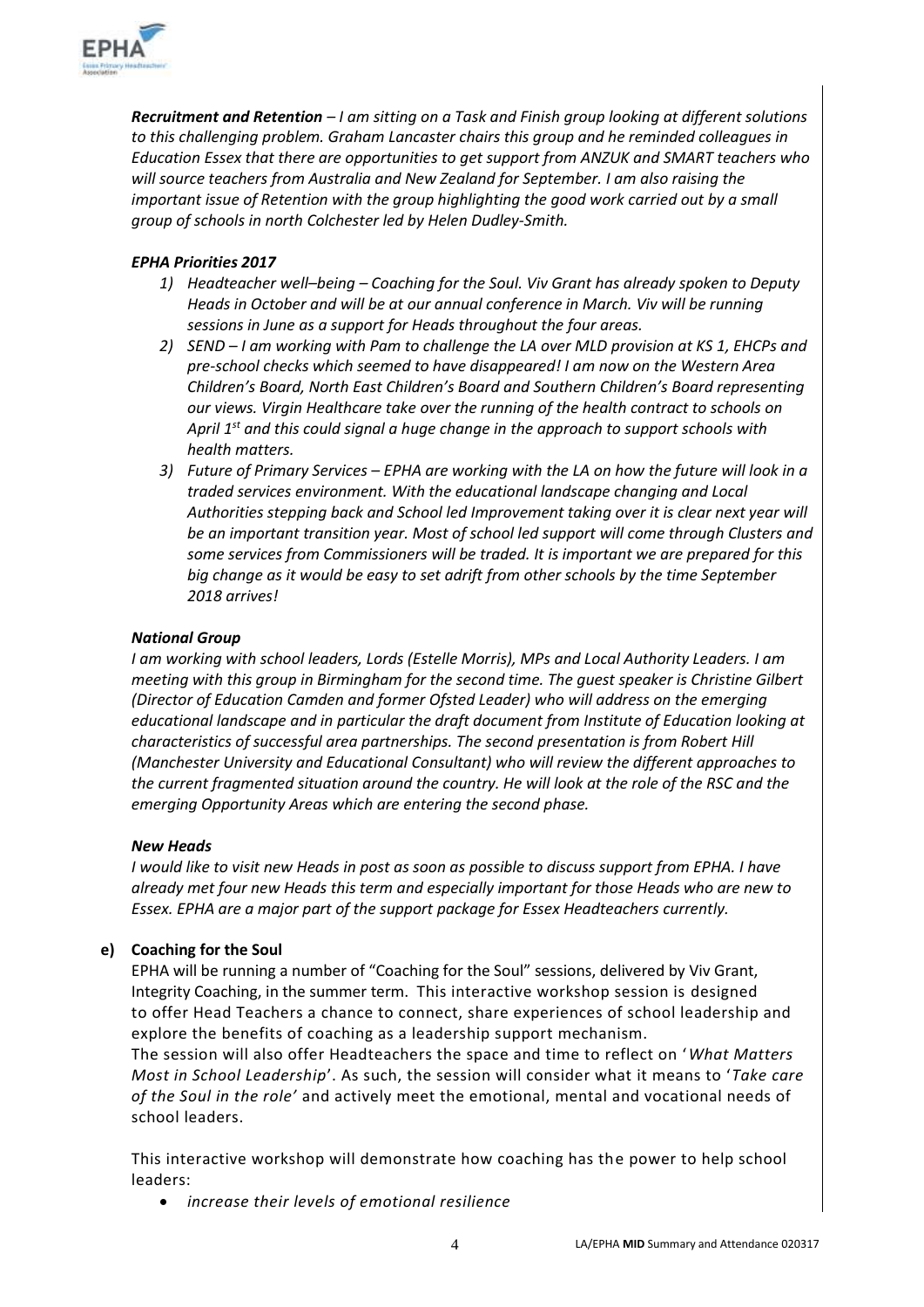

- *maintain a deep connection with their core values and ability to make decisions that are more aligned to who they are and who they want to be*
- *heighten their levels of self-awareness, self-management and their ability to cope more effectively with the stresses of the role*
- *Maximise feelings of professional satisfaction and fulfilment*
- *Find ways for re-discovering their joy and passion for the profession*

The session will also offer a chance for Head teachers to ask any questions that they might have about the coaching process and how it supports individual and whole school improvement.

The dates and venues are as follows Friday 12 May – Ivy Hill Hotel, Margaretting Friday 9 June - Manor of Groves Golf and Country Club, Sawbridgeworth Friday 16 June – Rivenhall Hotel Friday 30 June – Weston Homes Stadium, Colchester

All of the sessions will run from 1.00 pm – 4.00 pm Please let Pam Langmead know if you want to be added to the waiting list for one of the sessions –and pencil the date into your diary.

## **f) MAT2MAT and Hive Learning**

Andrew Smith, CEO at Lyons Hall Primary, explained that he received fudnign from Tim Coulson (Regional Schools Commissioner) to establish a group to support Multi-Academy Trusts working together.

Andrew also mentioned Hive Learning, established as a result of working with Sir Clive Woodward, which offers schools an effective way of storing and sharing good practice.

Headteachers and CEOs can access both resources at *<https://www.hivelearning.com/mat2mat/> The passkey is M@T2M&T2017*

### **2. SAFEGUARDING UPDATE**

Andrew Hall is an experienced teacher with nearly 30 years of service in schools. He became a headteacher in 1997 and has led a wide variety of schools, including a school serving inpatients at a long-stay child and adolescent psychiatric hospital. Andrew worked with Cambridge Education Associates raising achievement in schools needing improvement where he specialised in leading secondary schools for students with behavioural difficulties. Andrew's last headship was of a splitsite, primary and secondary school for children and young people with Social, Emotional and Behavioural Difficulties in east London.

In 2010, Andrew set up '[Success In Schools Ltd.](http://www.successinschools.co.uk/home/)' to share his experience and help colleagues develop their skills working with students who find learning difficult for whatever reason. Since 2011 Andrew Hall has focused on supporting schools and colleges with their safeguarding and child protection policies and procedures. Andrew's training focusses on the needs of school staff and headteachers and ensures that he shares practical strategies that really make a difference. In addition to supporting safeguarding work in schools, Andrew now works hard to help pupils, staff and parents learn to keep themselves safe whilst using the internet.

Andrew introduced himself by sharing a photo of his infant class, and made the point that we couldn't assume that the children in the photo were later, as adults, classed as the same gender – he noted that one of the issues that he is seeing in many schools is that of transgender. Andrew also gave an anecdote about how disclosures are made – rarely neatly, but more likely to be a throwaway comment that gives a member of staff an "uh oh" moment. He urged us to listen to those feelings and to encourage staff to do the same.

The session covered: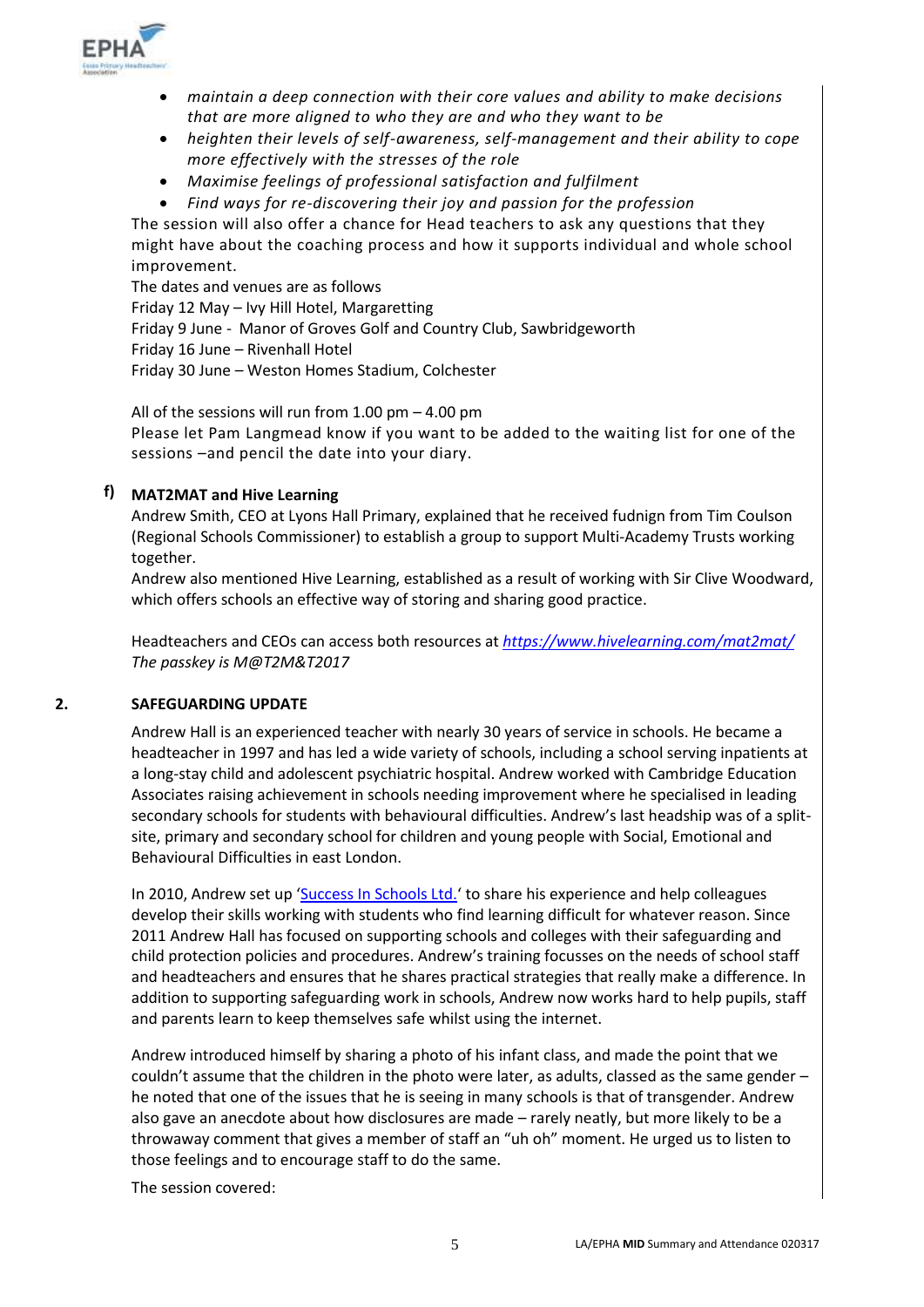

- Effective Safeguarding
- Policy into Practice
- Governor Responsibilities
- Understanding Grooming



Andrew's effective safeguarding model puts the child at the centre, and emphasizes the following:

- Policies that should be personalised to the school and should represent the "gold standard of expectation"
- Training for all staff, which he prefers to call "building capacity"
- Ethos the foundation or "heartbeat" of the school

Schools need to determine their safeguarding risks, whether local, national and international. They then need to ensure that their curriculum teaches their pupils about the risks that they face.

The curriculum can be broken down to national, the wider curriculum (structured and unstructured) and the curriculum that children and young people get from their peers.

The safer perimeter should be characterized by a single point of entry into schools – Andrew makes a point of trying to gain entry to schools without making himself known to the office staff. His accounts of how easy it was to get into many schools were hair raising and he was often assisted by helpful children!

Partnership – Andrew reminded us not to rely on the traditional partners, health, social care and the police, but to create our own partnerships, for example holding DSL (Designated Safeguarding Lead) cluster meetings with other local schools.

Transition planning – between school phases, but not forgetting children missing education and how they are managed.

Andrew has a useful flowchart for referrals on his website https://www.safeguardinginschools.co.uk/headteachers-update-spring-term-2017/

He gave the following advice when responding to child protection and safeguarding matters:

Recognise – Respond – Refer – Reflect

The headteachers discussed the ways in which they raised safeguarding awareness in their schools – these included DSL photos Communication Pupil matters section in every staff meeting Leaflets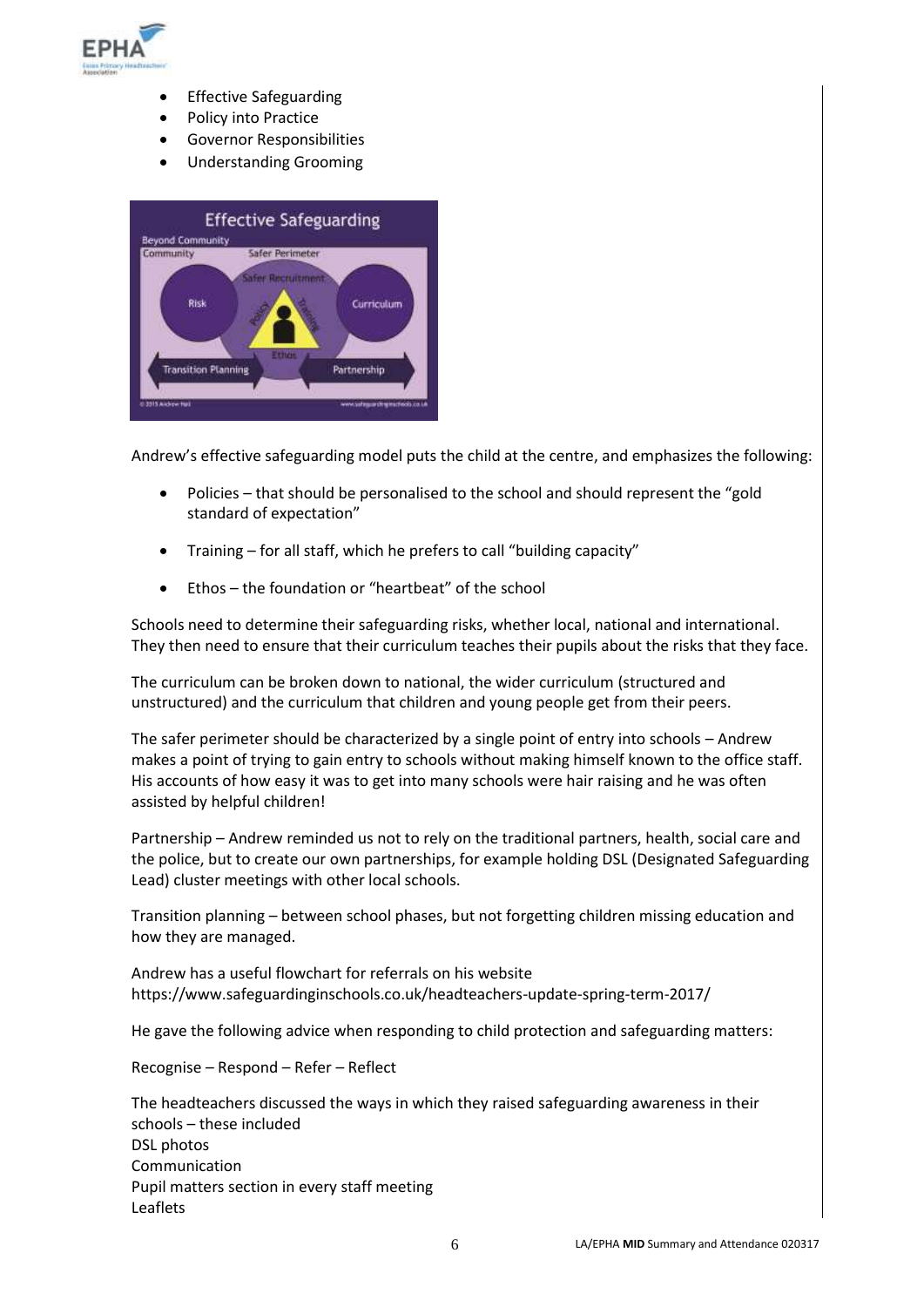

Posters/training Different coloured lanyards to identify types of visitors

Record keeping – Andrew suggested the following five sections in a file:

- 1. Administration and chronology
- 2. Internal information
- 3. External Information
- 4. Meeting notes/report
- 5. Child protection plans/legal papers

He mentioned MyConcern – an online tool for recording child protections incidents. http://www.myconcern.co.uk/

*MyConcern® is our simple to use, safe and secure software for recording and managing all safeguarding concerns. The system enables all staff to record any safeguarding concern, safe in the knowledge that a proper record has been made and that their safeguarding lead has been automatically notified. It also equips the designated safeguarding lead to assess each concern and manage any ongoing action that needs to be taken.* 

One headteacher endorsed this product saying that it was very valuable and had made the record keeping for child protection and safeguarding simple and comprehensive.

### **Governor responsibilities**

Set out in KCSiE, particularly in Chapter 2, (page 14 onwards) *The management of safeguarding - The responsibility of governing bodies, proprietors and management committees*

The new Governance Handbook (January 2017) clearly sets out the safeguarding requirements in section 6.1 (page 87 onwards). This repeats and is in line with the requirements in KCSiE.

### **Grooming** – de-sensitisation

Andrew explained that in a study of convicted teachers, 23% had deliberately chosen to go into teaching to have access to children. He talked about the David Finklehor research on safety recruitment and the typology of sexting.

The study presupposes 4 pre-conditions for child sexual abuse:

**Motivation** – wanting to

**Internal inhibitors** (conscience) – overcoming this inhibition has been helped by the internet as paedophilia has become the "norm" for a huge group of people. It enables:

- connection with other paedophiles
- easy connection with children
- children supplying their own images

### **External inhibitors** (creating opportunity)

## **Overcoming victim resistance** by

- targeting a (probably vulnerable) child
- creating trust
- Justifying a need
- sexualising the contact
- maintaining control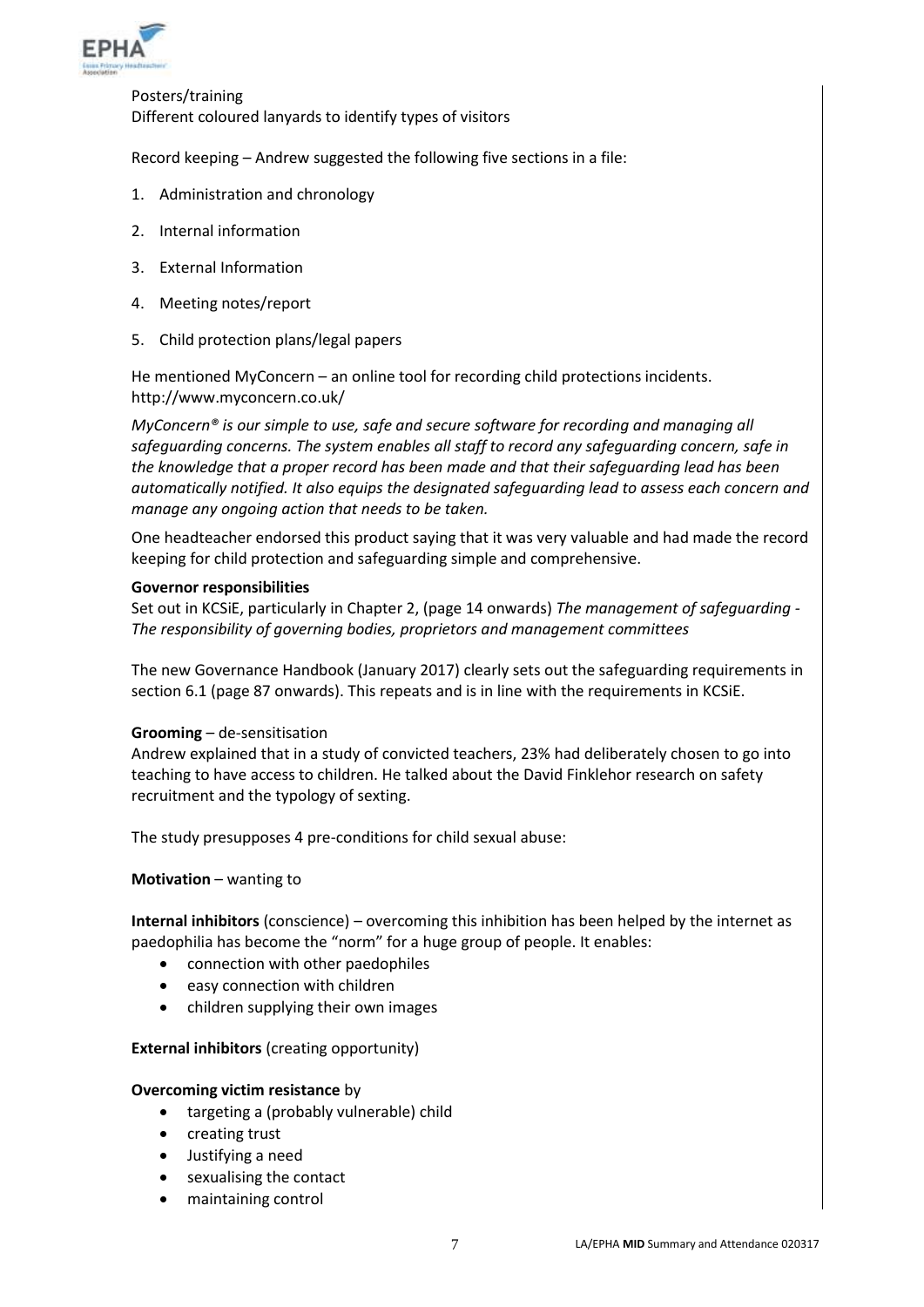

Andrew argued that prevention must include:

- a specific safeguarding ethos
- facilitating the raising of concerns
- "courageous" leadership

## **Sexting**

Sexting in schools and colleges – very useful guidance from UKCCIS which covers: This advice covers:

Responding to disclosures Handling devices and imagery Risk assessing situations Involving other agencies, including escalation to the police and children's social care Recording incidents Involving parents Preventative education

Andrew referred to Hackers Continuum of Sexual Behaviour in Children and the Brook Traffic Light Tool. He also reminded the group that there are five points of immediate referral to MASH or police in relation to sexting:

- 1. Adult involvement
- 2. Coercion or blackmail
- 3. Extreme or violent
- 4. Under 13
- 5. Immediate risk of harm

Andrew reminded heads to ask their staff, following training:

- What have you learnt today?
- What have you heard which makes you see things differently?
- What will you do differently following the training?

Other guidance mentioned:

- The guidance for safer working practices for those working in education settings
- SET Prevent Policy and guidance
- The online safety guidance for schools governors this comes with a health warning from me, as the expectations in the document are high!

### Andrew's spring term briefing

<https://www.safeguardinginschools.co.uk/headteachers-update-spring-term-2017/> Brook Sexual Behaviours traffic light tool <https://www.brook.org.uk/our-work/the-sexual-behaviours-traffic-light-tool> The Blast Project <http://www.mesmac.co.uk/projects/blast> Alright Charlie <https://www.youtube.com/watch?v=UGEgn767XAk> [www.stopitnow.org.uk](http://www.stopitnow.org.uk/)

### NSPCC PANTS campaign

<https://www.nspcc.org.uk/preventing-abuse/keeping-children-safe/underwear-rule/>